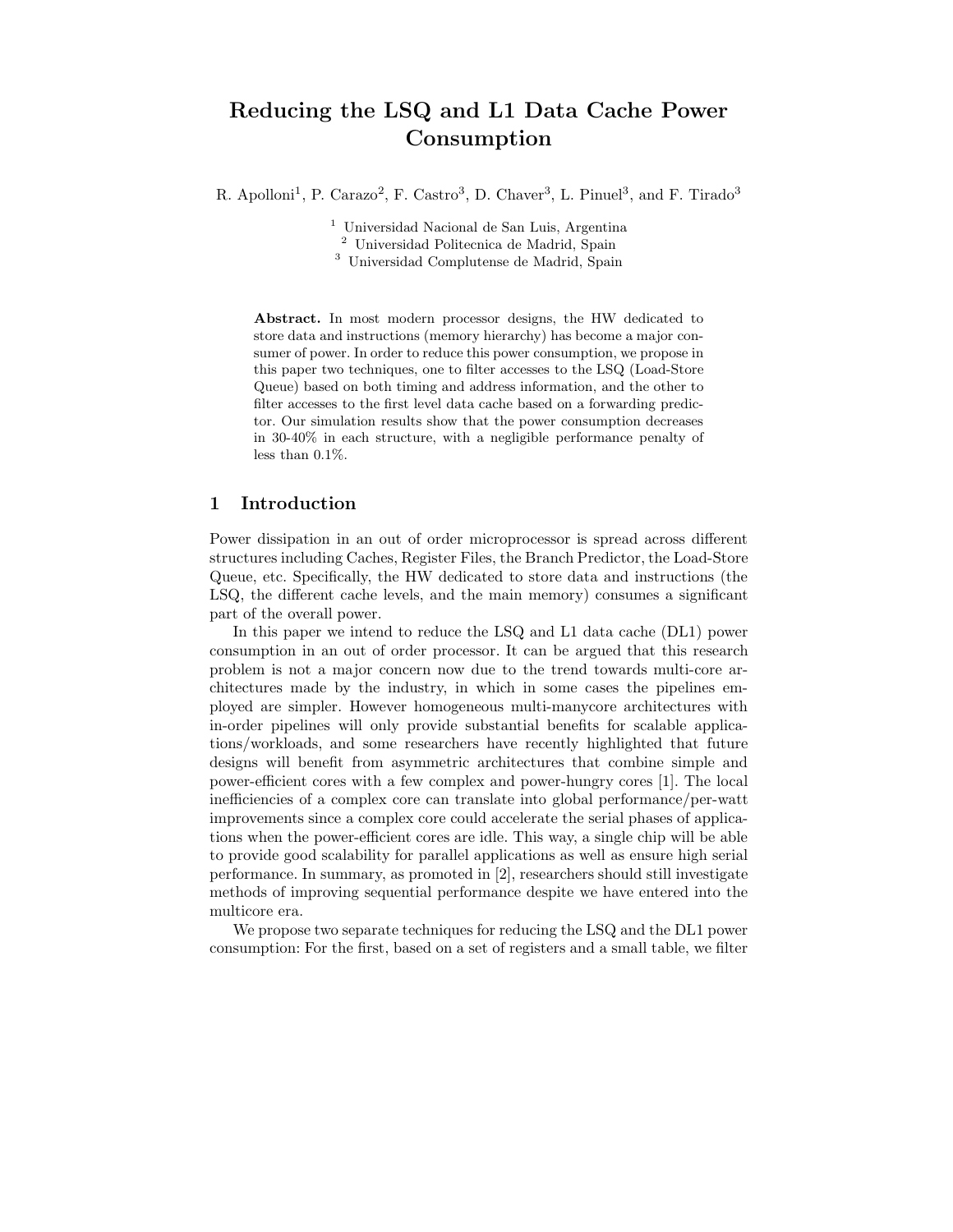many of the required associative accesses that loads and stores would have to perform to the LSQ. For the second, based on a small forwarding predictor, we filter many of the load accesses to DL1. Our techniques lead to high power savings in those structures, which translate into important power savings on the whole processor.

The rest of the paper is organized as follows. Section 2 recaps related work. Section 3 reviews the conventional implementation and brings in our new mechanisms. Section 4 details our experimental environment, while Section 5 outlines experimental results and analyses. Finally, Section 6 concludes.

### **2 Background**

In the last years, there has been a lot of research focused on reducing the LSQ and the Cache power consumption. Next, we summarize the proposals directly related to the mechanisms developed in our job.

Concerning the LSQ power reduction, Sethumadhavan et al. [3] propose an address-based filtering scheme named *search filtering*, which uses hashing to reduce the number of lookups to the LSQ. For this purpose two Bloom Filters [4] are employed, and based only in address information they are able to significantly reduce the associative searches needed while maintaining the program semantics. On the other hand, in our previous work from [5], we introduced two timing-based filtering mechanisms for the LSQ that avoid many of the associative searches that a conventional processor performs unconditionally. The design is based on two sets of age registers: one that filters lookups to the LQ (Load Queue), and another that carries out the same operation over the SQ (Store Queue). Upon execution, just based on straightforward age comparisons between memory instructions and the corresponding register, the mechanism is able to deliver high filtering efficiency with a negligible hardware cost.

Concerning the DL1 power reduction, Nicolaescu *et.al* [6] propose to avoid the data cache access for those loads that receive their data through forwarding. To increase forwarding, they modify the LSQ design to retain load and store instructions after their commit. Thereby, a later load increases its chances of receiving its data from a previous instruction, either an in-flight store, a commited store, or a commited load. The mechanism –named *cached load store queue*, *CLSQ*– is based on the low observed rates of LSQ occupancy for some program phases, that make it possible to earmark unoccupied entries to already commited load or store instructions.

# **3 Hybrid LSQ Filtering Mechanism**

We present here a full LSQ filtering HW, built upon our proposal from [5] and Sethumadhavan's proposal from [3]. In both papers, the main idea is to add simple HW capable of ruling out some memory ordering violations and store to load forwardings. For that purpose, in the first scheme timing information was mainly used, while the second one employed just address information of memory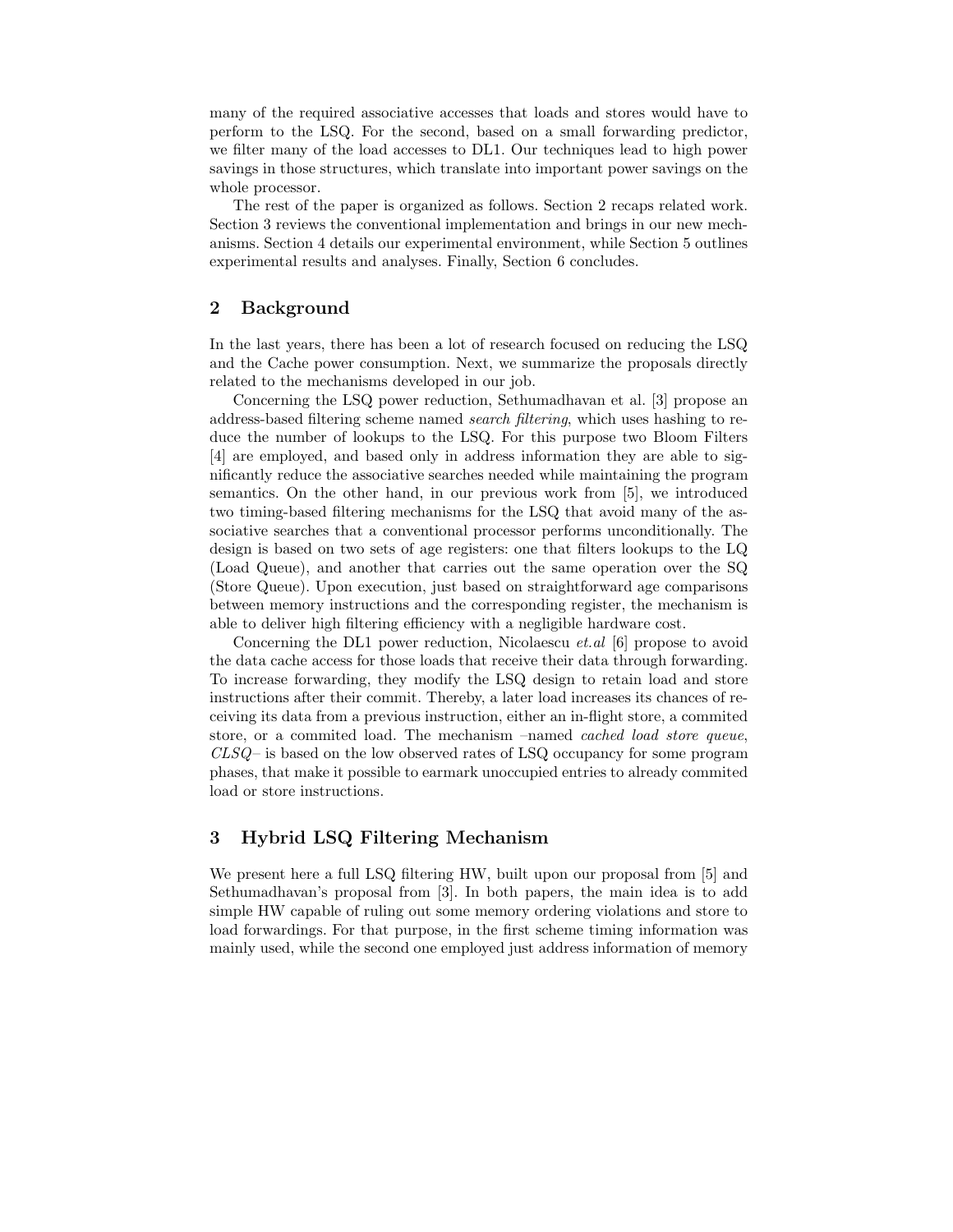instructions. We combine both in a new hybrid design that provides more filtering capability. Besides, we test our mechanism in a different microarchitectural model -an x86 architecture- than that of the prior works. This model, besides of resulting more appealing, enables for new types of filtering which lead to extra power savings. We should highlight that it includes two new characteristics that are very important for our job  $4: (1)$  Each store accesses the SQ at issue time in order to perform store-store forwarding; (2) It provides a dependence predictor (LSAP), consisting on an associative table accessed by each load at issue time, that predicts whether a load will alias with a previous store.

### **3.1 LQ Filtering**

Regarding stores searching the LQ looking for premature loads, we can take advantage of a set of registers that basically contain information about loads' age (timing information) and include implicitly some information about loads' address. This approach is referred as Multi-YLA (Multi - Youngest issued Load Age) [5]. The multi-YLA by itself provides really good results in terms of filtering capability, and according to our experiments, combining this scheme with the Bloom Filter from [3] reports no significant improvements.

#### **3.2 SQ and Predictor Filtering**

Regarding loads searching the SQ looking for previous dependent stores, and similarly to the Multi-YLA, in [5] we proposed to add a set of registers that contain information about stores' age. This approach is referred as Multi-OFS (Multi - Oldest in Flight Store) [5]. On the other hand, in [3] the authors proposed to add two Bloom Filters (BF) that contain address information (instead of timing information). Due to the very complex updating process of the OFSs set in the multi-OFS scheme its usage is inappropriate. On the other hand, using only a Bloom Filter loses the opportunity of filtering more accesses based on timing information. Hence, we propose to combine a single OFS, that holds timing information and requires a much simpler updating process than a Multi-OFS, and a BF, which provides address-based information. Besides, we include an additional register, called PAS (Pending Address Stores), to know if all in flight stores in the processor are resolved. In the next subsections we describe in detail our proposed mechanism.

**Filtering of Loads accessing the SQ** When a load instruction issues, it consults the OFS (which holds the age of the oldest in-flight store in the processor) and checks the PAS. If the load is older than OFS (i.e. older than the oldest in-flight store), we can assure, based just on timing information, that a store to load forwarding is not needed for that load, and both the BF access and the SQ associative search can be avoided. Otherwise, the load goes to the second stage

<sup>4</sup> More details of the LSQ management in this architecture can be found in [7].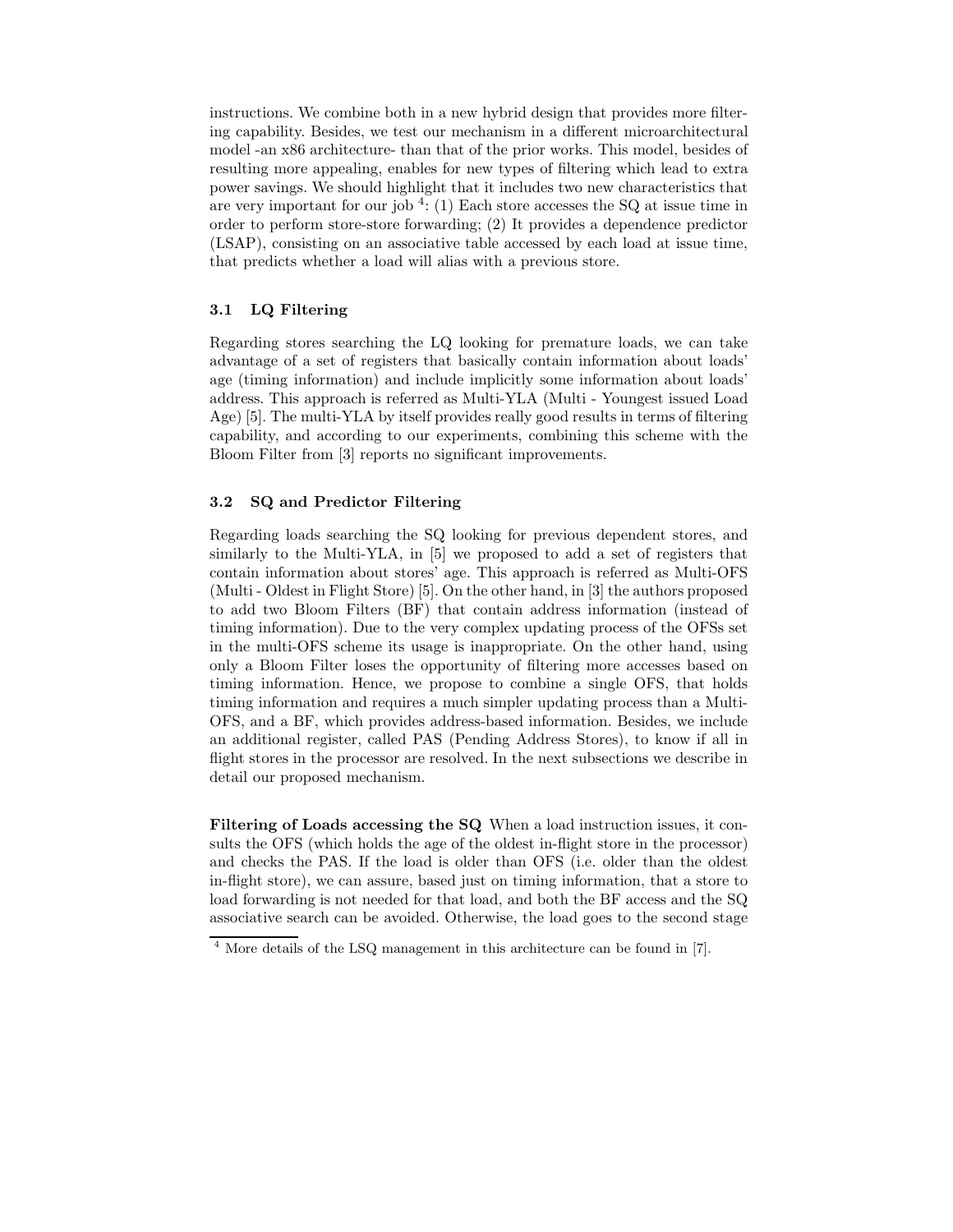of our mechanism, the Bloom Filter (a hashing table with one entry per group of addresses that holds the number of in-flight stores to those addresses). If the corresponding BF entry and the PAS register are both zero  $5$ , or if the BF entry is zero and the LSAP does not predict a dependence with a previous store, we can guarantee, based now on address information, that the load can not receive its data via a forwarding, and again the SQ scan can be avoided. If the BF entry is zero, but PAS is bigger than zero and the LSAP predicts a dependence, an SQ search must be performed to find the closest unresolved store. However, this is a simpler and cheaper access than a common associative one, since we do not need to compare addresses. Finally, if the value recorded in the corresponding BF entry is bigger than zero, the normal SQ associative access is carried out.

**Filtering of Loads accessing the Predictor** The new architecture we are using allows for new filtering opportunities. One of them is the chance to filter some accesses of load instructions to the LSAP. The first opportunity to avoid such lookups happens when a load checks the OFS: If the load is older it means that no previous stores exist; hence the LSAP information is irrelevant and the predictor search turns unnecessary.

In order to increase the LSAP filtering capability, we can take advantage of the PAS register: If it is zero, we can also aviod the LSAP access, since all stores are resolved and therefore there is nothing to predict. Otherwise, the LSAP search is required.

**Filtering of Stores accessing the SQ** Recall that in the new architecture each store checks the SQ in order to find previous stores to the same address. Once again, we can filter some of these searches. When a store instruction issues, it compares its age with the OFS value. If they are equal, we can guarantee that no prior stores exist, and therefore both the BF access and the SQ lookup can be avoided. Otherwise, the store consults the BF, hashing its address. If the corresponding entry and PAS<sup>6</sup> are zero, we can assure, based now on address information, that this is the only one store to that address, and the SQ search can be avoided. If the BF entry is zero but PAS is bigger than zero, we have to perform an SQ lookup to find the closest unresolved store. Again, this is a simpler and cheaper access than a normal associative search. Finally, if the entry is bigger than zero, a normal SQ lookup is carried out.

This proposed hybrid mechanism exhibits several advantages compared to the multi-OFS [5] and the Bloom Filter [3] schemes. First, thanks to the combination

<sup>5</sup> PAS being zero means that we do not need to pay attention to LSAP since no unresolved stores exist.

 $6$  Note that we use the PAS register in combination with the BF for being able to filter some of the SQ accesses. The BF provides information about resolved stores, while the PAS register reports information about unresolved ones. As we mentioned before, without this register the BF can not be trusted in this context.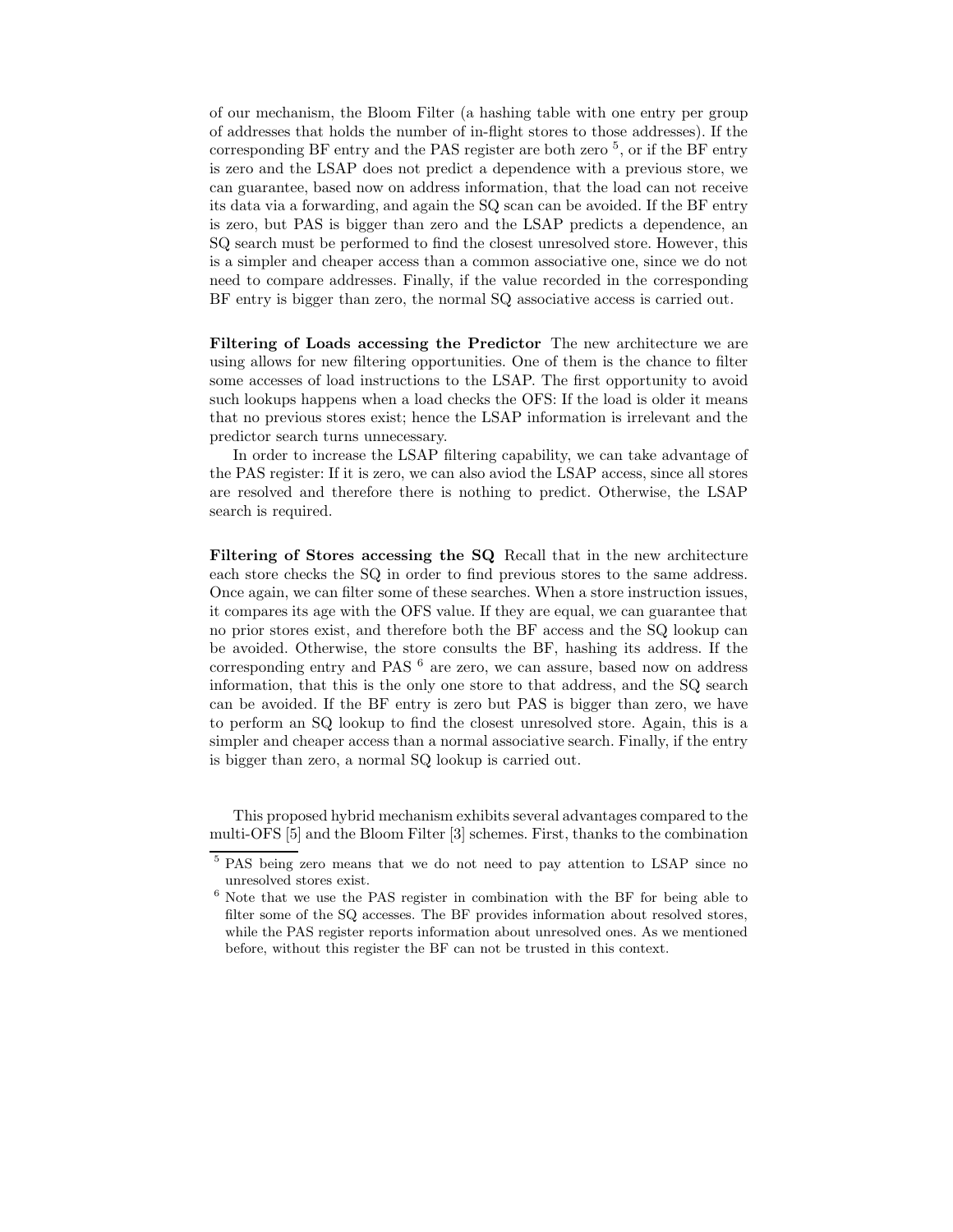of timing and address information, the number of filterings grows significantly, as we will demonstrate in the evaluation section. Second, unlike the multi-OFS scheme, the updating process for our single-OFS is very simple and incurs no power cost: when a store instruction commits, the OFS is just updated with the age of the store accommodated in the contiguous SQ entry. Third, in our approach the Bloom Filter access is avoided when the 1*st* stage filters the SQ search based on the OFS (note that the OFS access is much cheaper than the BF one). On the contrary, in the BF scheme, the filter is always accessed at load/store issue.

### **4 DL1 Filtering using a Forwarding Predictor**

#### **4.1 Rationale**

In most conventional microprocessors each load instruction consults the first level data cache in order to move the required data into an available register. In parallel, the Store-Queue is searched looking for a previous matching in-flight store. If it is found, the store forwards the corresponding data. Otherwise, the data is provided by the cache. The technique that we propose in this paper is based on the observation that if a load gets its data directly from an earlier store, the data cache access becomes completely unnecessary, and hence we could avoid it saving some power. Obviously, this is only useful if the percentage of loads that get the data from the SQ is high enough.

In a RISC processor, the amount of architectural registers is commonly set to 32 and a register-register architecture is generally implemented. With such configuration, the number of store to load forwardings is relatively small (for example, in [8], less than 15% on average), and maybe the benefits of trying to avoid the DL1 access in such reduced occasions could turn meaningless. However, in a register-memory architecture with only 16 architectural registers –as in the case of x86-64, the architecture employed in this job– the number of store to load forwardings is higher as a result of the extra operations due to register spilling.

In a complementary way, we can use Nicolaescu's CLSQ from [6], which significantly increases the number of loads that receive their data via forwarding, both due to store-load forwarding from the Cached-SQ and to load-load forwarding from the Cached-LQ.

In summary, on a x86-64 architecture using Nicolaescu's Cached-LSQ, the number of forwardings can be relatively high – up to  $40\%$  of the loads –, which makes our initial intuition appealling. However, in order to be able to filter out these accesses, we need to either serialize the LSQ and DL1 cache searches, or know in advance –i.e. make a prediction– whether the load will receive the data via forwarding or not. This is a key issue that has to be addressed.

#### **4.2 Overall structure**

As we have just mentioned, an obvious implementation would be to serialize the accesses (as Nicolaescu in [6]): the load first scans the SQ, and then –only when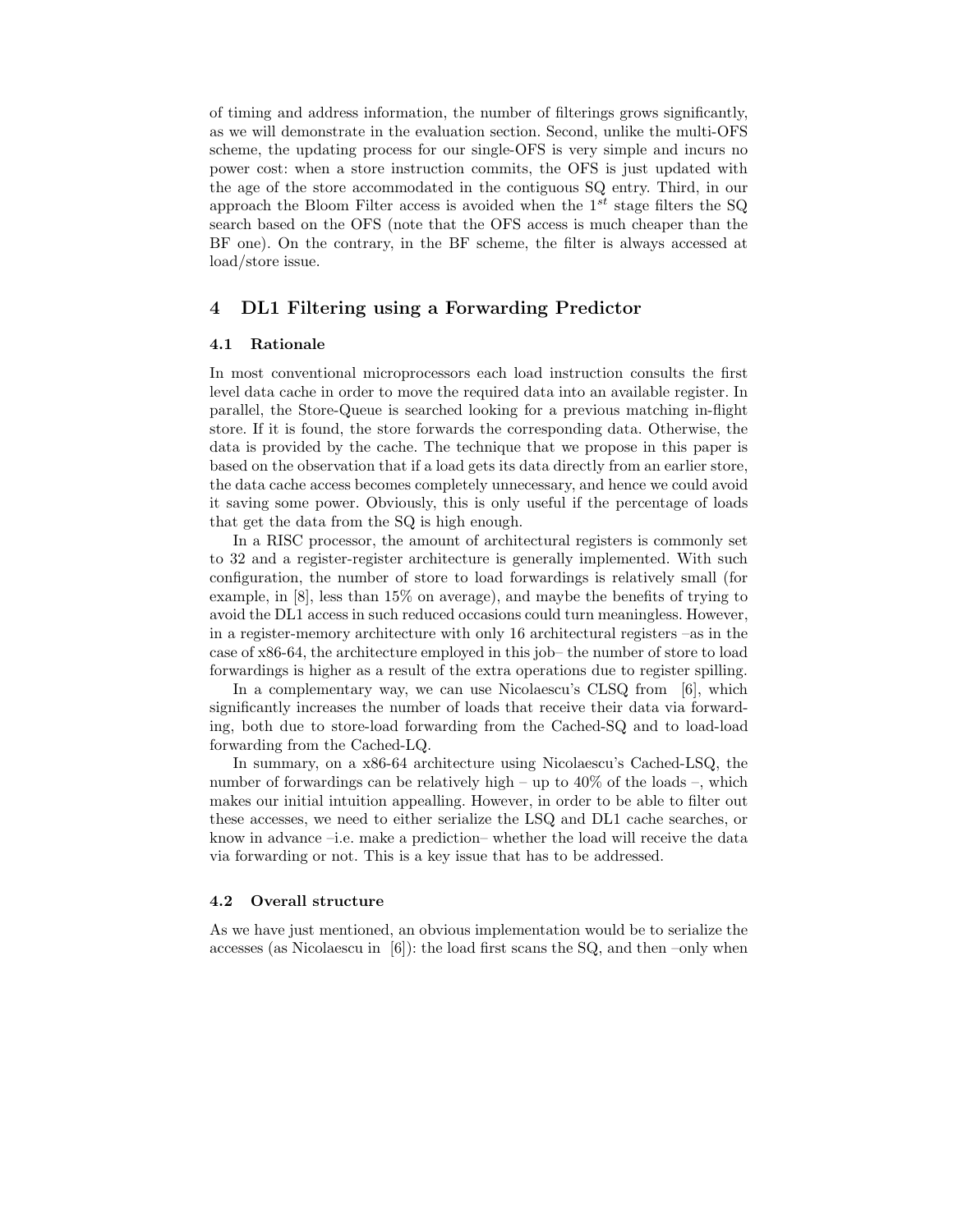neccessary– the cache is accessed. However, this design is not effcient: when a previous matching store is not found the delay incurred in accessing to the data cache will result in a significant slowdown. In this paper we will turn up with a much more convenient approach.

The design that we propose is based on a forwarding predictor: for each load, we predict whether it will receive its data through forwarding. For convenience of discussion, we loosely refer to these loads as *predicted-dependent* loads and the remainder *predicted-independent* loads. For predicted-dependent loads, only the SQ and the cached-LQ are accessed, omitting the DL1 access (of course, at the risk of being wrong, in which case the cache access is launched with a delay of 1 cycle). For the remaining, both the SQ, the cached-LQ and the DL1 are accessed in parallel (note that in this case, if the predictor is wrong, the data cache access is unnecessary). A predictor with high accuracy provides significant power savings at the cost of a tiny performance degradation. This idea has been explored in similar, yet different contexts [9].

There is a whole lot of research in the field of memory dependence prediction. However, they all employ sophisticated predictor structures, which are excessive for our goal of predicting in advance if a load will receive its data through forwarding. For this reason, we have not considered them in our job. Instead, we have evaluated two kinds of simple predictors: Bloom Filter based [4] and Branch Predictor based [10].

**Bloom Filter based predictor** In this first kind of predictors, we implement a low-overhead hash table of counters: At issue time, every load and store hash their memory addresses to a single entry and increment the corresponding counter. Then, at commit, the entry is decremented. Besides, at issue time, loads read the counter before it was incremented to perform the prediction. If it is bigger than zero, there is a likely (but not certain) address match with another memory instruction, and the load is predicted to receive its data via a forwarding. On the other hand, if the counter is zero, the load is predicted-independent.

**Branch Predictor based** The second kind of predictors is based on the wellknown bimodal branch predictor. Similarly to branch instructions, the majority of loads are usually strongly biased, so such a predictor works well. An advantage of this Bimodal Predictor versus the Bloom Filter based is that the prediction can be performed as soon as the load instruction is decoded, based on its PC. On the contrary, a Bloom Filter is consulted with the memory address of the load, that needs to be calculated first, so the prediction is delayed to issue phase in this case.

**Combined Predictor** Finally, we should mention that we have also considered in our evaluation a combined predictor, merging a Bloom Filter with a Bimodal predictor. For extracting the final decision, we predict that a load will receive its data through forwarding only when both structures predict the load to be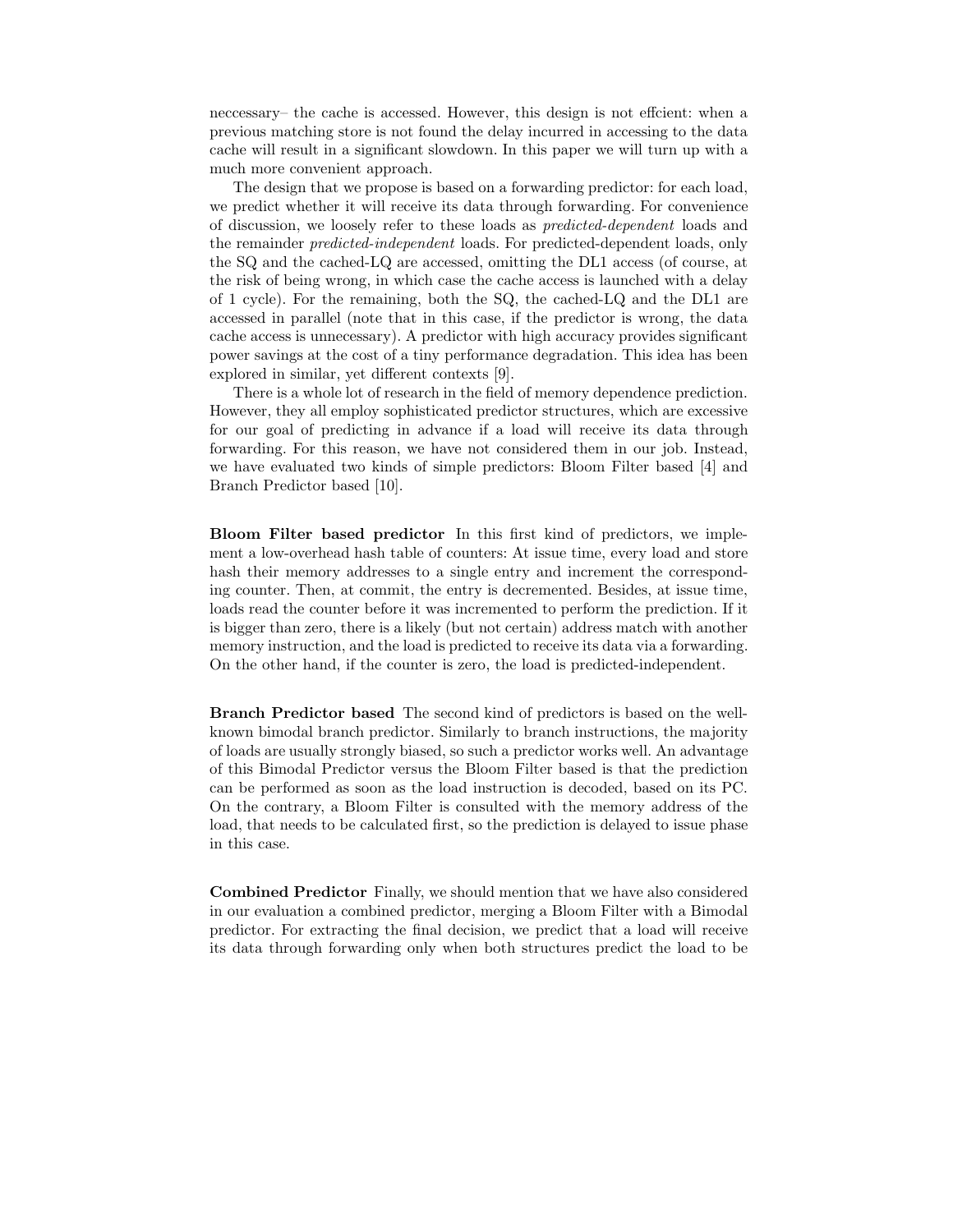dependent. Such a structure benefits from both the past forwarding information of loads and memory address information, giving the best results as we will show in the Evaluation Section.

# **5 Experimental Framework**

We have evaluated our proposed design using the PTLsim [11], a performanceoriented simulation tool. The microarchitecture models the default PTLsim configuration that results from the merging of different features of an Intel Pentium 4 [12], an AMD K8 and an Intel Core 2 [13]. Some of the main simulation parameters are listed in Table 1.

| Branch predictor                | Combined (Bim-2bits $+$ Gshare), 2K BTAC     |
|---------------------------------|----------------------------------------------|
| Instruction Fetch queue size    | 32                                           |
| ROB size                        | 128                                          |
| LSQ size                        | $80$ (LQ: 48, SQ: 32)                        |
| LSAP size                       | 16                                           |
| <b>Physical Registers</b>       | 256                                          |
| Fuctional Units (INT)           | 8: 4 ALU (2 INT, 2 FP), 2 Load, 2 Store      |
| Fetch/Decode/Issue/Commit width | 4/4/4/4                                      |
| L1 Instruction Cache            | $32KB$ (4 way, 64B line)                     |
| L1 Data Cache                   | 16KB (4 way, 64B line, 2 cycles latency)     |
| L2 Data Cache                   | $256KB$ (16 way, 64B line, 6 cycles latency) |
| L3 Data Cache                   | 4MB (32 way, 64B line, 16 cycles latency)    |
| Main memory latency             | 140 cycles                                   |

**Table 1.** Simulation parameters for default PTLSim configuration

The evaluation of our proposal has been performed using 23 benchmarks from the SPEC CPU2006 suite, compiled for the x86 instruction set. We simulate regions of 100M instructions after reaching a triggering point [14], that marks the beginning of code area in which the application behavior is representative of the overall execution. To evaluate the impact of our designs over the power consumption of the LSQ or the DL1, we use a power model developed in [14] and CACTI 5.3 [15].

# **6 Evaluation**

#### **6.1 LSQ Power Savings**

In this section we report results for the power savings obtained in the LSQ, according with the Power Model explained in [14]. We show 3 different schemes: our proposed scheme (that includes a Multi-YLA for LQ filtering and our Hybrid scheme for SQ and LSAP filtering), the proposal from [3] (that includes two Bloom Filters, one for LQ filtering and the other for SQ filtering), and the proposal from [5] (that includes a Multi-YLA for LQ filtering and a Multi-OFS for SQ filtering). Note that none of these schemes affects performance, since they just care about filtering unnecessary accesses.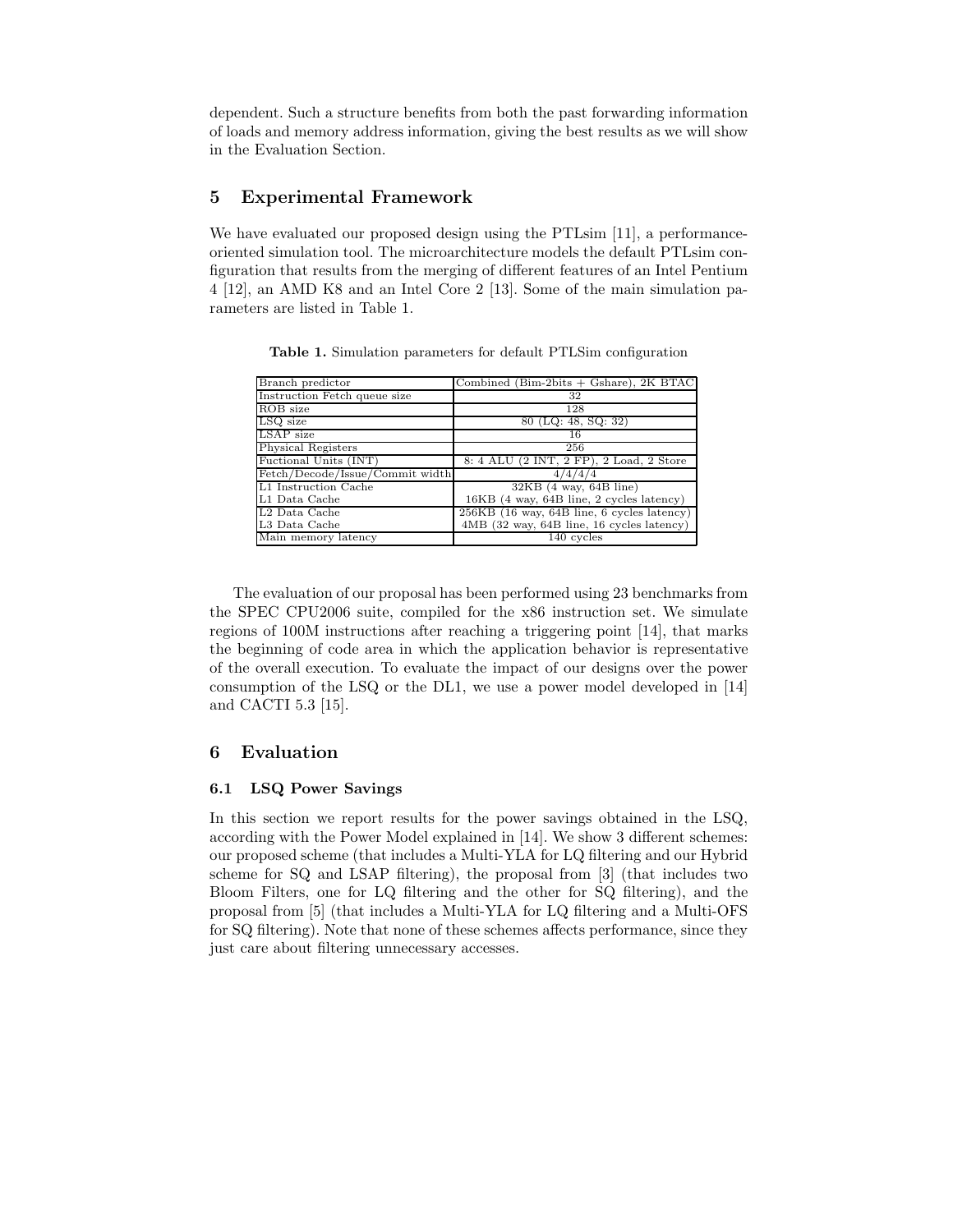Figure 1 compares the three approaches for a similar extra HW amount. It shows the average over the studied 23 SPEC-06 applications. Clearly, our scheme reports the highest dynamic power savings. For example, with 1024 bits, the 2 Bloom filters save around  $25\%$ , the Multi-YLA + Multi-OFS,  $22\%$ , and our design, 38% of the dynamic power consumption of a conventional LSQ. Note that we are including in the LSQ power consumption the LSAP power cost –of course, apart from LQ/SQ power waste–.



**Fig. 1.** Average dynamic power saved over the conventional LSQ.

#### **6.2 DL1 Power Savings**

In this section we show the data cache power reduction and the whole system performance using either the baseline or our alternative. Figure 2(a) shows the power savings achieved in the data cache in our technique with respect to the original architecture. Figure 2(b) illustrates the performance impact of our proposal with respect to the original architecture. In these experiments we always employ the combined predictor, since it reports the highest accuracy values (in [16] we show a comparison of the different forwarding predictors). We can extract the following conclusions.

First, by including our proposed scheme, a significant fraction of loads are correctly predicted-dependent, and therefore the corresponding data cache accesses avoided. This leads to a significant fraction of the DL1 dynamic power consumption eliminated, as Figure  $2(a)$  shows. On average, for a Bloom Filter with 64 entries and a Bimodal Predictor of 256, the DL1 power savings of our approach are around 36%.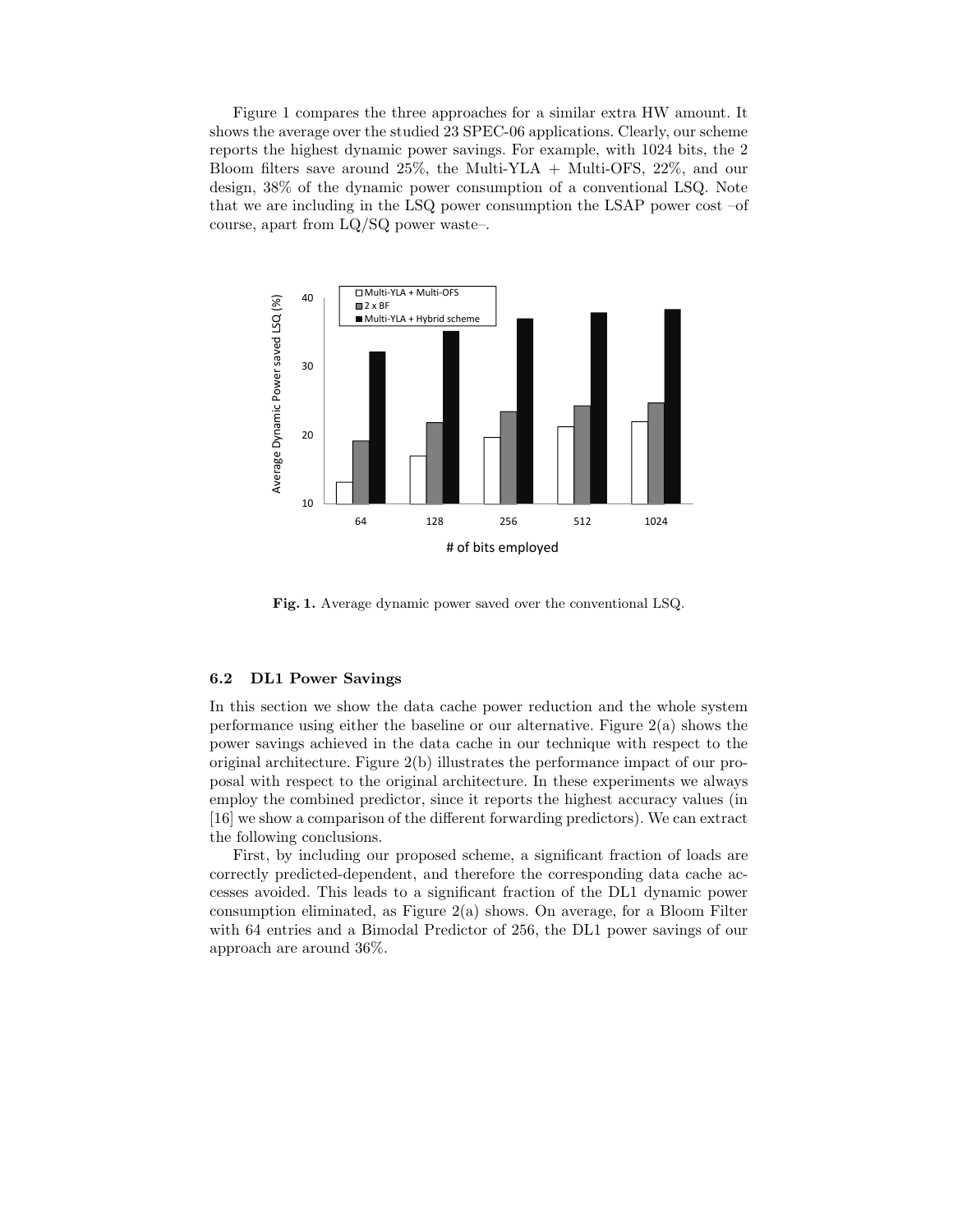

 $0,2$  $0,1$ 0,0 ERE EN ERE EN ERE EN ERE EN ERE perilberrid 800 mH mor 8cc

(b)

**Fig. 2. (a)** DL1 Power Savings. **(b)** Performance Impact.

Second, and more important, in our architecture average performance remains almost untouched (around 0.1% of slowdown), something that would not happen with Nicolaescu's Proposal. The reason is that in his case, when a load finds no previous dependent stores in the LSQ (i.e. experiments no forwarding) incurs a delay of 1 cycle accessing the DL1, while in our case the forwarding predictor avoids this to happen by predicting most of these loads as independent.

# **7 Conclusions**

The main contributions of this paper are:

**–** We implement a hybrid design, based on two previous proposals [5] and [3], that filters most of the irrelevant searches to the LSQ. The extra HW involved is almost negligible and the technique carries no performance degradation at all. On average, our technique saves up to 39% of the LSQ dynamic power consumption.